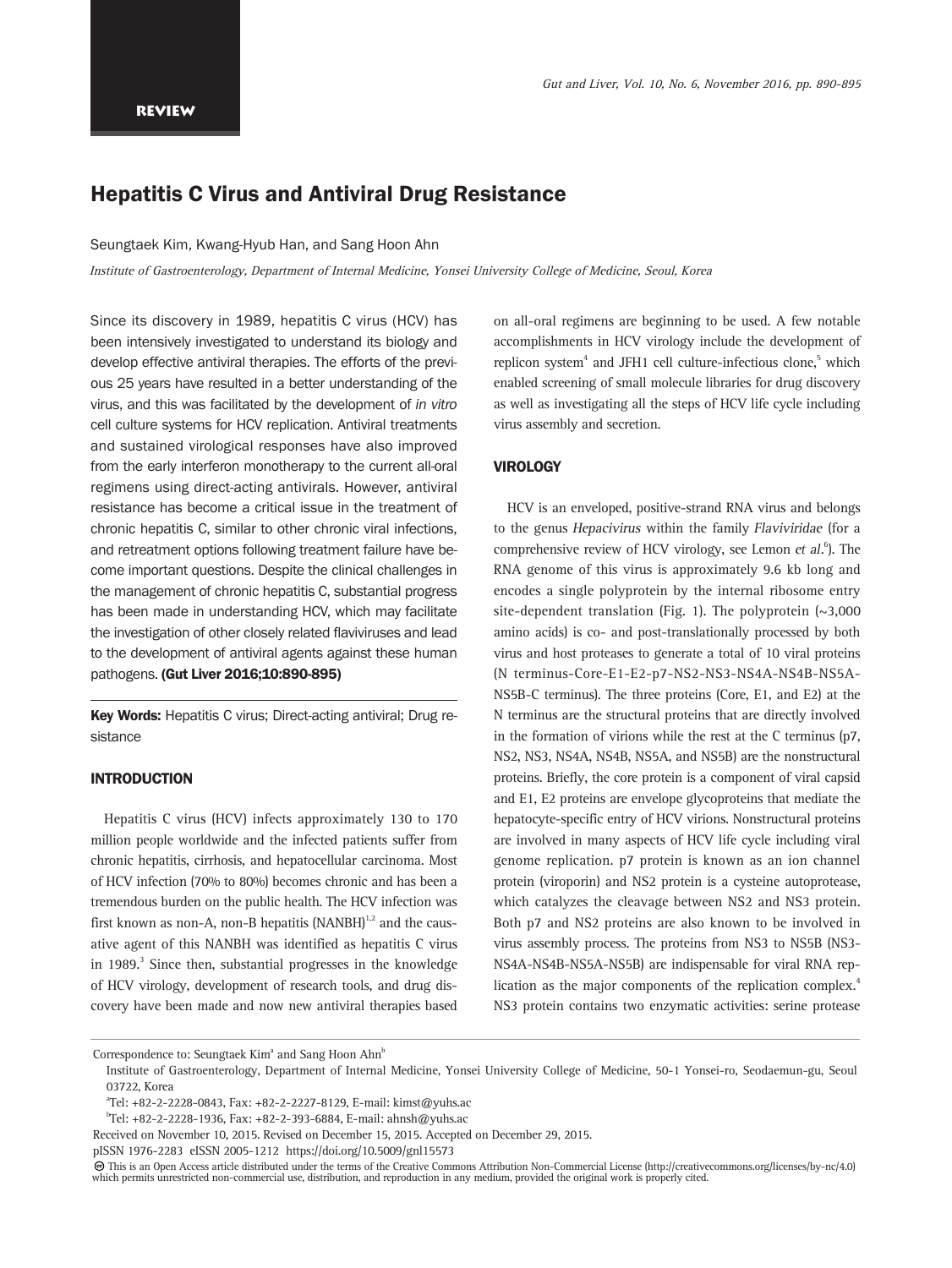

Fig. 1. Hepatitis C virus genome structure. Internal ribosome entry site-mediated translation of viral RNA generates a single polyprotein, which is co- and post-translationally processed by host and viral proteases to produce 10 viral proteins. Core (C), E1 and E2 envelope glycoproteins are the structural proteins, and the remaining proteins represent nonstructural proteins. The replication complex comprises NS3 to NS5B proteins within the membranous web structure near the endoplasmic reticulum membrane.

and helicase. The protease activity of NS3 cleaves the viral proteins of the polyprotein from NS3 to NS5B, while the helicase activity is involved in viral assembly. NS4A protein is a cofactor of NS3 protein and helps NS3 protein associate with the cellular membrane. NS4B protein is known to generate membranous web structures near the ER membrane of the host cell, which are thought to be the place where RNA replication occurs. NS5A protein does not have any known enzymatic activity but is important for both viral RNA replication and infectious virus assembly. Finally, NS5B is an RNA-dependent RNA polymerase that synthesizes plus- and minus-strand of viral RNAs. Among these viral proteins, NS3, NS5A, and NS5B proteins are the major targets of direct-acting antivirals (DAAs) and currently several DAAs are being used for treatment of chronic hepatitis C (Fig. 1).

#### 1. Virus life cycle

Overall, the life cycle of HCV is similar to those of other positive-strand RNA viruses. The virus enters the hepatocyte via the receptor-mediated endocytosis (for an updated, comprehensive review of HCV entry, see Ding et al.<sup>7</sup>). After fusion and uncoating of the virion within the cell, the viral genome is released into the cytoplasm. Since the viral genome is positive-sense, it is directly used as mRNA for translation of the viral polyprotein. Several viral proteins (NS3 to NS5B) after cleavage and processing of the viral polyprotein are recruited to the membranous web to make replication complexes. Within this replication complex, the viral genome replication occurs (for an updated, comprehensive review of HCV RNA replication and assembly, see Paul et al.<sup>8</sup>): a negative-strand RNA is synthesized first using the positive-strand viral RNA and then multiple copies of positive-strand RNA are synthesized using the negative-strand viral RNA. The structural proteins and the positive-strand viral RNA are then assembled to produce infectious virus particles near the lipid droplets<sup>9</sup> and the infectious virus particles are released out of the cell using the host VLDL-secretory pathway.<sup>10,11</sup>

#### 2. Systems for studying HCV

Development of in vitro cell culture system for HCV replication is indispensable for HCV research and drug discovery. The first replicon system, that supports HCV genome replication when its RNA is transfected into the Huh7 hepatoma cells, was reported in 1999.<sup>4</sup> This replicon system used the genotype 1b Con1 isolate and currently the replicon systems are available for most of the HCV genotypes. $12-18$  While the replicon system is useful for studying viral genome replication, it does not support the production of infectious virus particles. In 2003, the functional HCV pseudoparticle system (HCVpp) was described.<sup>19</sup> The virus that is produced by this system is in fact a retrovirus, but is coated with HCV envelope glycoproteins, E1 and E2, thus the infection by the HCVpp generally follows the steps of the specific HCV entry pathway. By incorporating the sequence of reporter genes such as green fluorescent protein or luciferase, the virus entry can be monitored either visually or quantitatively without further complications due to the viral genome replication. Finally, the first cell culture-infectious clone (HCVcc), which can recapitulate the entire viral life cycle of HCV in cell culture, was established in 2005 using the genotype 2a JFH1 isolate.<sup>5</sup> This virus was unique in that its RNA was able to replicate efficiently in Huh7 hepatoma cells without any cell culture-adaptive mutations, which were indispensable for other replicons to replicate in the in vitro cell culture system. When the JFH1 RNA was transfected into the Huh7 hepatoma cells, the transfected cells supported the production of infectious virus particles as well as the efficient RNA replication. The produced virus particles could then infect animal models such as chimpanzee and naïve hepatoma cells, thus completing an entire viral life cycle. This system can be used for investigation of all the steps of viral life cycle, specifically virus assembly and secretion steps. The HCVcc system is currently available for the genotypes 1a, 2a, and 3a.<sup>5,20-23</sup>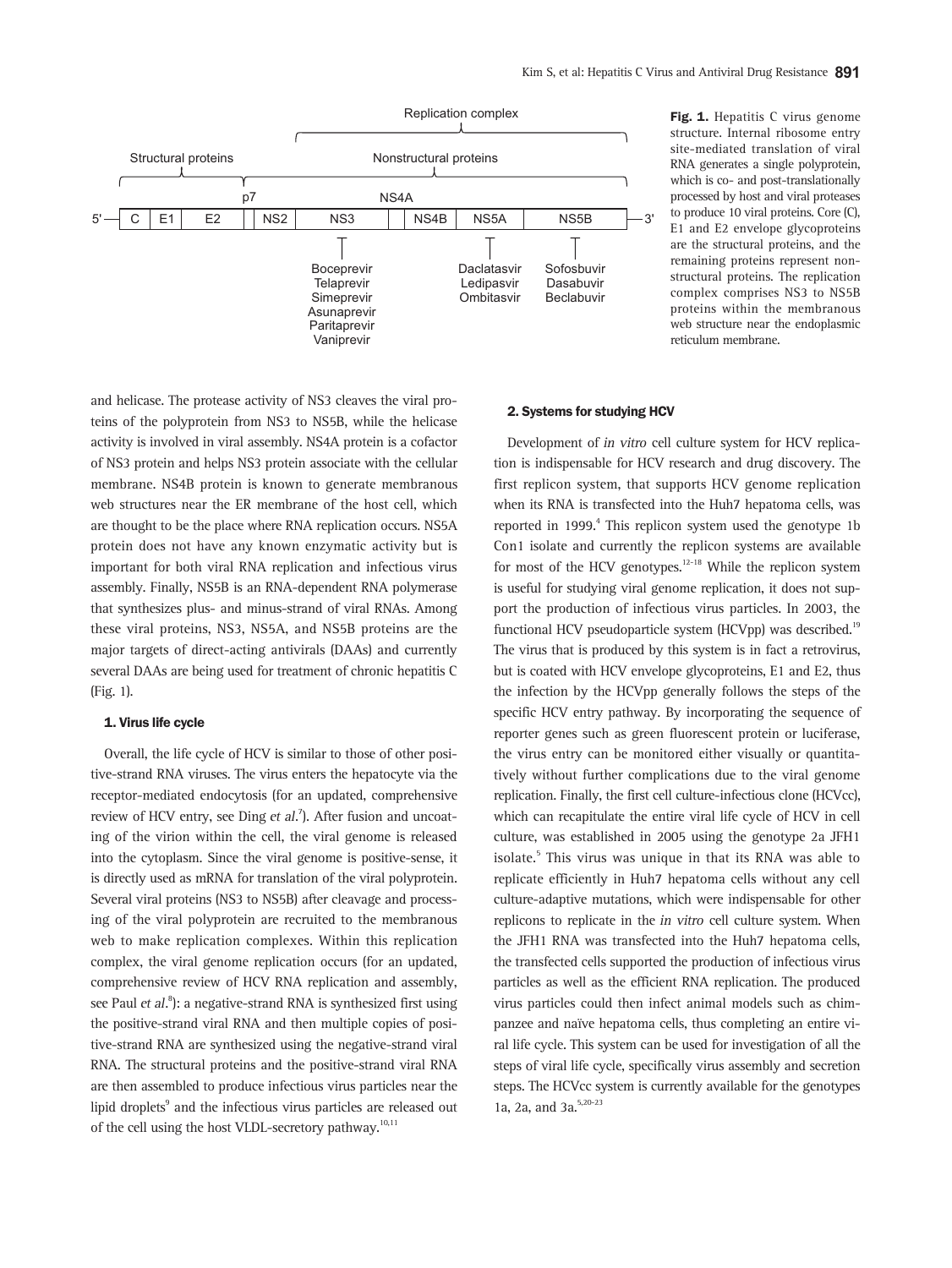# TREATMENT OF CHRONIC HEPATITIS C

Since the description of NANBH, treatment of chronic hepatitis C has evolved from the nonspecific antiviral treatment using interferon to the all-oral regimens using  $D\text{A}$ As.<sup>24</sup> In the late 1990s, the interferon monotherapy for the treatment of chronic hepatitis C patients was modified by the addition of ribavirin, a nucleoside analog, which increased the sustained virological response (SVR) by 20% compared to the interferon monotherapy.<sup>25</sup> And later, pegylation of interferon (pegIFN) was demonstrated more effective than nonpegylated interferon by an increase of SVR of 10% to 15%.<sup>26,27</sup> Thus, until very recently, the administration of pegIFN $\alpha$  and ribavirin for 6 to 12 months had been the standard of care before using DAAs. During this evolution of treatment options, the SVR rates have increased from the 15% to 20%<sup>28,29</sup> by the IFN $\alpha$  monotherapy to over 90% by the DAA treatments.

The first DAAs, which were approved in 2011 for use in the treatment of chronic hepatitis C, were boceprevir (Merck) and telaprevir (Vertex), both NS3 protease inhibitors. These DAAs were not used by themselves, but used with pegIFN $\alpha$  and ribavirin as triple therapy due to the occurrence of resistant mutations. Despite some toxicity issues, an improved SVR of approximately 75% was achieved by this therapy for genotype 1 HCV-infected patients. $30,31$  Since the approval of these NS3 protease inhibitors for the treatment of chronic hepatitis C, more DAAs have been approved and are still being tested in clinical trials. Currently, three different viral proteins (NS3, NS5A, and NS5B) are the major targets of DAAs and interferon-free, alloral regimens are expected to be the standard of care in most of chronic hepatitis C treatments due to the severe side effects and poor tolerability of interferon treatment. However, antiviral drug resistance has become an issue again as was experienced in the treatment of other chronic viral diseases. From in vivo and in vitro data, the profiles of various resistant mutations against the DAA treatments have already been well documented (Fig. 2).<sup>32</sup> Currently, most of DAA therapies are dual or triple therapy combining DAAs from different classes with or without ribavirin in order to minimize the occurrence of resistant mutations.

#### 1. NS3

NS3 protein has two known enzymatic activities: serine protease and helicase. Most of DAAs targeting this protein act as protease inhibitors. Thus, one main mechanism of action of this class of DAAs is inhibition of proteolytic cleavage of viral proteins from NS3 to NS5B, which eventually suppresses viral RNA replication. Among the currently available NS3-targeting DAAs, boceprevir and telaprevir were approved for clinical use for the first time, which were followed by simeprevir, asunaprevir, and paritaprevir. Several antiviral-resistant mutations are frequently observed, for example, at V36, V55, R155, and D168 of NS3 protein (Table 1, Fig. 2). Interestingly, when the viral fitness of the resistant mutations was assessed using the in vitro cell culture system, many resistant mutations showed defects in viral RNA replication while some (e.g., R155T) showed more severe defects in infectious virus production, $^{33}$  thus suggesting a potential role of NS3 protease in virus assembly.

#### 2. NS5A

NS5A protein has no known enzymatic activity but is impor-



Fig. 2. Antiviral-resistant mutations of NS3 protease, NS5A and NS5B RNA-dependent RNA polymerase. The resistance-associated amino acids are located with the corresponding direct-acting antivirals that select these resistances: NS3 (B, boceprevir; T, telaprevir; S, simeprevir; A, asunaprevir; P, paritaprevir; and V, vaniprevir), NS5A (D, daclatasvir; L, ledipasvir; and O, ombitasvir) and NS5B (S, sofosbuvir; D, dasabuvir; and B, beclabuvir). Note that sofosbuvir is a nucleotide inhibitor, whereas dasabuvir and beclabuvir are nonnucleoside inhibitors.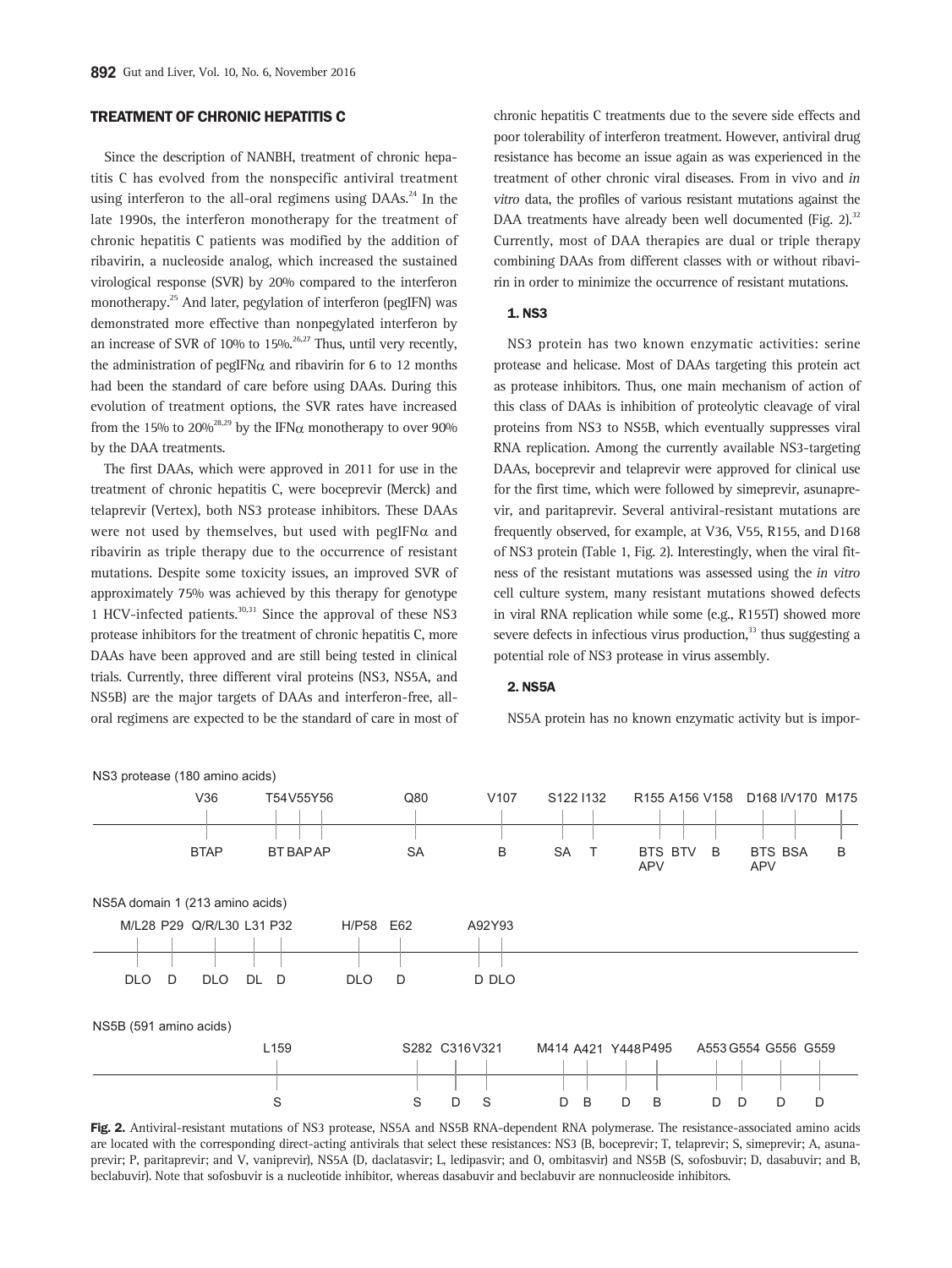| Inhibitor    | Genotype 1a       | Genotype 1b                |
|--------------|-------------------|----------------------------|
| Boceprevir   | V36M, T54S, R155K | T54A/S, V55A, A156S, V170A |
| Telaprevir   | V36M, R155K       | V36A, T54A, A156S          |
| Simeprevir   | R155K, D168E/V    | 080R, D168E/V              |
| Asunaprevir  | R155K, D168E      | D168E/V/Y                  |
| Paritaprevir | D168A/V/Y         | Y56H, D168V                |
| Vaniprevir   | R155K, D168T/V/Y  | D168H/T/V                  |

Table 1. Most Commonly Observed NS3-Resistant Mutations<sup>32</sup>

Table 2. Most Commonly Observed NS5A-Resistant Mutations<sup>32</sup>

| Inhibitor   | Genotype 1a                        | Genotype 1b  |
|-------------|------------------------------------|--------------|
| Daclatasvir | M28T, Q30E/H/R, L31M, H58D, Y93H/N | L31M/V, Y93H |
| Ledipasvir  | Q30E/R, L31M, Y93C/H/N             | Y93H         |
| Ombitasvir  | M28T, 030R                         | Y93H         |

tant for both viral RNA replication and assembly of infectious virus particles. NS5A protein is composed of an N-terminal amphipathic  $\alpha$ -helix that associates with the cellular membrane and three consecutive domains (domain 1 to 3). The domains 1 and 2 are important for viral RNA replication while the domain 3 is indispensable for virus assembly. $34-37$  Daclatasvir (Bristol-Myers Squibb), the first NS5A-targeting DAA, was discovered during the small molecule library screening using the genotype 1b Con1 replicon cell line. $38$  The inhibitory potency of daclatasvir was outstanding but this inhibitor also selected resistant mutations such as Y93H and L31V (Fig. 2). In fact, the presence of these resistant mutations is known as the key determinant of the success of daclatasvir + asunaprevir dual therapy.<sup>39</sup> In the presence of these mutations, the SVR for the daclatasvir + asunaprevir dual therapy was less than 50%.<sup>39</sup> So far, all known resistant mutations of NS5A were identified in the domain 1 (Table 2, Fig. 2). A recent kinetic analysis of DAAs from the different classes found that NS5A inhibitors restrict two distinct steps of HCV life cycle: replication complex formation and virus assembly.<sup>40</sup> Interestingly, NS5A protein exists as a dimer, which is also suggested by the symmetrical structure of daclatasvir.<sup>41</sup>

#### 3. NS5B

NS5B protein is an RNA-dependent RNA polymerase, a key enzyme which directly catalyzes the synthesis of plus- and minus-strand of viral RNAs. This protein is a highly error-prone enzyme since it does not have the proofreading capability. Depending on the inhibition modes, NS5B inhibitors are classified into either nucleotide analogs (e.g., sofosbuvir) or nonnucleoside analogs (e.g., dasabuvir, beclabuvir), the latter of which act as allosteric inhibitors. Of these inhibitors, sofosbuvir (Gilead) is particularly interesting in that it showed excellent SVRs in numerous clinical trials and a very high genetic barrier to resistance development. This unique property of sofosbuvir has

Table 3. Most Commonly Observed NS5B-Resistant Mutations<sup>32</sup>

| Inhibitor  | Genotype 1a    | Genotype 1b  |
|------------|----------------|--------------|
| Dasabuvir  | M414T, S556G   | <b>S556G</b> |
| Baclabuvir | A421V, P495L/S | None         |
|            |                |              |

made it the first choice of DAA for several all-oral regimens for treatment of chronic hepatitis C. Despite its outstanding profiles as an antiviral agent, the cost is still an issue in many countries. Several resistance-associated mutations of NS5B are located in Fig. 2 and the most commonly observed NS5B resistant mutations are summarized in Table 3. Interestingly, no cross-resistance was observed between the nucleotide and nonnucleoside inhibitors due to the different mechanisms and sites of interaction with NS5B.

## **CONCLUSIONS**

Substantial progresses in the development of antiviral therapies have increased the sustained virological response and now approximately 90% to 95% of chronic hepatitis C patients are expected to be cured, thus significantly reducing the number of more complicating liver diseases such as cirrhosis and hepatocellular carcinoma. Although this is a remarkable accomplishment and the first in the human history in that the chronic viral infection is curable, still the 5% to 10% of the chronic hepatitis C patients are suffering from this viral infection and awaiting better treatment options. In addition, more cases of antiviral drug resistance are being reported and the retreatment of the patients who have failed in the prior antiviral treatments is the issue that has to be immediately addressed.

In terms of virology, HCV was discovered relatively later than the other closely related viruses belonging to the family Flaviviridae (e.g., dengue virus, Japanese encephalitis virus,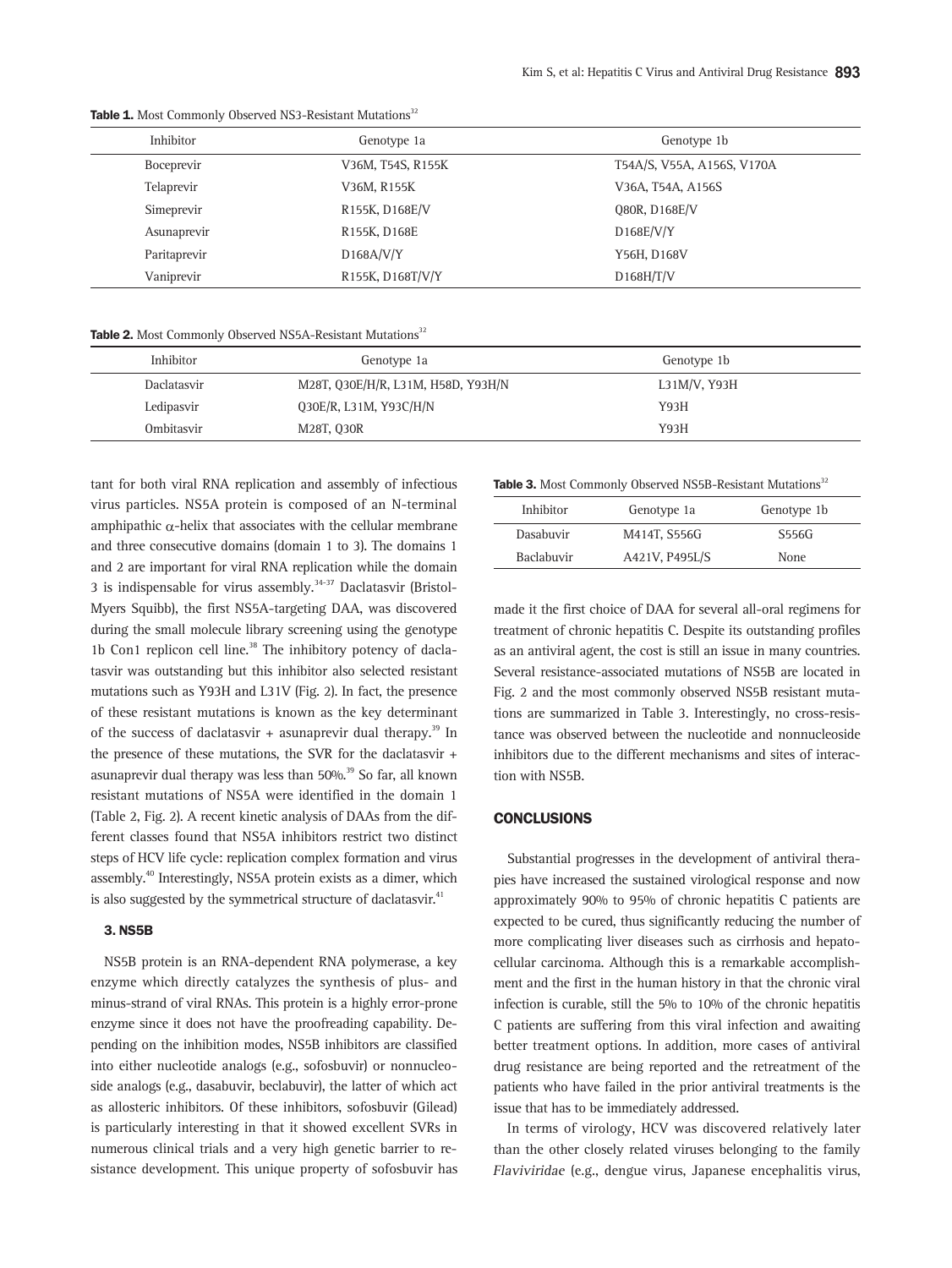West Nile virus, yellow fever virus, etc.). However, the significant global impact of HCV infection has far more advanced virology of this specific virus and the knowledge that was obtained from the study of HCV would accelerate a better understanding of the other clinically important flaviviruses. In addition, it would also lead to the development of new antiviral therapies to eradicate these deadly human pathogens.

#### CONFLICTS OF INTEREST

No potential conflict of interest relevant to this article was reported.

### **REFERENCES**

- 1. Alter HJ, Holland PV, Morrow AG, Purcell RH, Feinstone SM, Moritsugu Y. Clinical and serological analysis of transfusionassociated hepatitis. Lancet 1975;2:838-841.
- 2. Feinstone SM, Kapikian AZ, Purcell RH, Alter HJ, Holland PV. Transfusion-associated hepatitis not due to viral hepatitis type A or B. N Engl J Med 1975;292:767-770.
- 3. Choo QL, Kuo G, Weiner AJ, Overby LR, Bradley DW, Houghton M. Isolation of a cDNA clone derived from a blood-borne non-A, non-B viral hepatitis genome. Science 1989;244:359-362.
- 4. Lohmann V, Körner F, Koch J, Herian U, Theilmann L, Bartenschlager R. Replication of subgenomic hepatitis C virus RNAs in a hepatoma cell line. Science 1999;285:110-113.
- 5. Wakita T, Pietschmann T, Kato T, et al. Production of infectious hepatitis C virus in tissue culture from a cloned viral genome. Nat Med 2005;11:791-796.
- 6. Lemon SM, Walker CM, Alter MJ, Yi M. Hepatitis C virus. In: Knipe DM, Howley PM, Griffin DE, et al, eds. Fields virology. Volume 1. 5th ed. Philadelphia: Lippincott Williams and Wilkins, 2007:1253-1304.
- 7. Ding Q, von Schaewen M, Ploss A. The impact of hepatitis C virus entry on viral tropism. Cell Host Microbe 2014;16:562-568.
- 8. Paul D, Madan V, Bartenschlager R. Hepatitis C virus RNA replication and assembly: living on the fat of the land. Cell Host Microbe 2014;16:569-579.
- 9. Miyanari Y, Atsuzawa K, Usuda N, et al. The lipid droplet is an important organelle for hepatitis C virus production. Nat Cell Biol 2007;9:1089-1097.
- 10. Huang H, Sun F, Owen DM, et al. Hepatitis C virus production by human hepatocytes dependent on assembly and secretion of very low-density lipoproteins. Proc Natl Acad Sci U S A 2007;104:5848- 5853.
- 11. Gastaminza P, Cheng G, Wieland S, Zhong J, Liao W, Chisari FV. Cellular determinants of hepatitis C virus assembly, maturation, degradation, and secretion. J Virol 2008;82:2120-2129.
- 12. Yi M, Lemon SM. Adaptive mutations producing efficient replication of genotype 1a hepatitis C virus RNA in normal Huh7 cells. J Virol 2004;78:7904-7915.
- 13. Blight KJ, Kolykhalov AA, Rice CM. Efficient initiation of HCV RNA replication in cell culture. Science 2000;290:1972-1974.
- 14. Saeed M, Scheel TK, Gottwein JM, et al. Efficient replication of genotype 3a and 4a hepatitis C virus replicons in human hepatoma cells. Antimicrob Agents Chemother 2012;56:5365-5373.
- 15. Saeed M, Gondeau C, Hmwe S, et al. Replication of hepatitis C virus genotype 3a in cultured cells. Gastroenterology 2013;144:56- 58.e7.
- 16. Peng B, Yu M, Xu S, et al. Development of robust hepatitis C virus genotype 4 subgenomic replicons. Gastroenterology 2013;144:59- 61.e6.
- 17. Wose Kinge CN, Espiritu C, Prabdial-Sing N, Sithebe NP, Saeed M, Rice CM. Hepatitis C virus genotype 5a subgenomic replicons for evaluation of direct-acting antiviral agents. Antimicrob Agents Chemother 2014;58:5386-5394.
- 18. Yu M, Peng B, Chan K, et al. Robust and persistent replication of the genotype 6a hepatitis C virus replicon in cell culture. Antimicrob Agents Chemother 2014;58:2638-2646.
- 19. Bartosch B, Dubuisson J, Cosset FL. Infectious hepatitis C virus pseudo-particles containing functional E1-E2 envelope protein complexes. J Exp Med 2003;197:633-642.
- 20. Yi M, Villanueva RA, Thomas DL, Wakita T, Lemon SM. Production of infectious genotype 1a hepatitis C virus (Hutchinson strain) in cultured human hepatoma cells. Proc Natl Acad Sci U S A 2006;103:2310-2315.
- 21. Li YP, Ramirez S, Jensen SB, Purcell RH, Gottwein JM, Bukh J. Highly efficient full-length hepatitis C virus genotype 1 (strain TN) infectious culture system. Proc Natl Acad Sci U S A 2012;109:19757-19762.
- 22. Yamane D, McGivern DR, Wauthier E, et al. Regulation of the hepatitis C virus RNA replicase by endogenous lipid peroxidation. Nat Med 2014;20:927-935.
- 23. Kim S, Date T, Yokokawa H, et al. Development of hepatitis C virus genotype 3a cell culture system. Hepatology 2014;60:1838- 1850.
- 24. Heim MH. 25 Years of interferon-based treatment of chronic hepatitis C: an epoch coming to an end. Nat Rev Immunol 2013;13:535- 542.
- 25. McHutchison JG, Gordon SC, Schiff ER, et al. Interferon alfa-2b alone or in combination with ribavirin as initial treatment for chronic hepatitis C: Hepatitis Interventional Therapy Group. N Engl J Med 1998;339:1485-1492.
- 26. Manns MP, McHutchison JG, Gordon SC, et al. Peginterferon alfa-2b plus ribavirin compared with interferon alfa-2b plus ribavirin for initial treatment of chronic hepatitis C: a randomised trial. Lancet 2001;358:958-965.
- 27. Fried MW, Shiffman ML, Reddy KR, et al. Peginterferon alfa-2a plus ribavirin for chronic hepatitis C virus infection. N Engl J Med 2002;347:975-982.
- 28. Lin R, Roach E, Zimmerman M, Strasser S, Farrell GC. Interferon alfa-2b for chronic hepatitis C: effects of dose increment and duration of treatment on response rates: results of the first multicen-